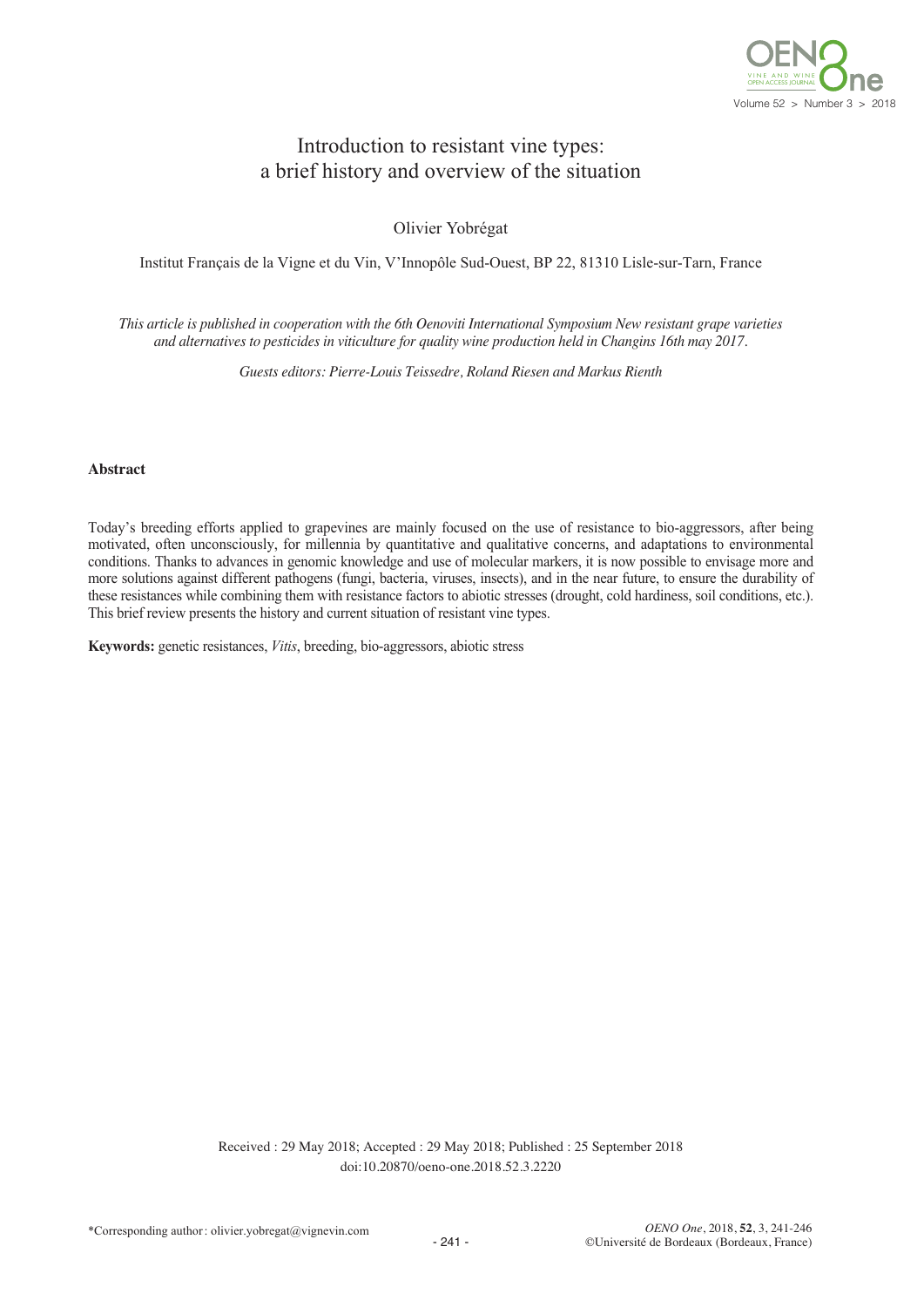#### **Introduction**

Since the beginning of grapevine domestication, and until recent times (in the course of the 19th century), varietal improvement was generally the result of an unconscious approach. Concerning the *Vitis vinifera* species, this long process of selection is illustrated by the domestication syndrome, which refers to the observable morphological, physiological and cultural differences between the representatives of the cultivated (*V. vinifera* ssp *sativa*) and the wild (*V. vinifera* ssp *sylvestris*) subspecies (Lacombe, 2012). Thus, in the historical development area of viticulture, selection has empirically favored quantitative (yield, cluster size, flowering regularity, etc.) and qualitative characteristics (aromas, maturity period, berry color and shape, shoot behavior, etc.), applied to a species that had naturally evolved in the same environment. From the expansion of human travels initially motivated by trade and conquest (15th century), two phenomena successively occurred: transport of varieties from the Old World to the New, and then plant material moving from new lands towards the Old World. As a result of these different transports, *V. vinifera* was confronted with native foreign wild species, and with some pests and diseases it had never been brought into contact with, both in the new countries and on its native soil. The consequences were the occurrence and the inevitable development of serious diseases and parasites affecting *V. vinifera* in Europe (powdery mildew, downy mildew, phylloxera, black rot, etc.), and the failure of many attempts to cultivate varieties transplanted into a hostile environment.

#### **First unintentional hybridizations**

The unconscious use of genes for resistance to diseases was limited for a long time to the cultivation in the New World of varieties issued from American native species, probably mainly from *V. labrusca* (Pinney, 1989). In this context, the first involuntary interspecific hybridizations occurred in the vineyards cultivated by European settlers, in the eastern part of the North American continent. As such, Alexander N is considered as the first known hybrid, discovered in a vineyard near Philadelphia where James Alexander, gardener of the Penn's family, had previously planted cultivars of *V. vinifera* in 1683. The variety is considered as a natural crossing between *V. labrusca* and an unknown cultivar which may be from *V. vinifera*, in the same way as Isabella, Catawba or Concord, to cite a few varieties among the oldest known in North America. A recent publication has highlighted this hybridization phenomenon (Huber *et al.*, 2016): the analysis of simple sequence repeat (SSR) molecular markers established that Catawba N, which, according to Munson (1909), was discovered in a forest of North Carolina in 1801, was in fact derived from a seedling of Semillon B, the wild parent remaining unknown. The same study showed that Concord N is itself an offspring of Catawba N, crossed with another unidentified wild parent. These newly unveiled parentages confirm the assumptions that have been made for a long time.

#### **Voluntary hybridization: a long and successful story?**

While adaptation to abiotic factors is likely to have been a major and long-established focus of selection (phenology adapted to climatic zones, erected shoots facilitating cultivation, etc.), the deliberate choice of genotypes less sensitive to a disease started in Europe after the introduction of powdery mildew (reported in 1847). The parasite was probably introduced by cuttings of varieties imported from the United States and implanted as curiosities. Ironically, by pursuing these introductions in order to find resistant varieties to the threat (which was first called "the grapevine disease" in France), many deadly parasites penetrated and spread in Europe (phylloxera, downy mildew, black rot, etc.), with the well-known, considerable consequences.

At the same time (around 1840), and to complement the European varieties ravaged by fungal diseases, Brazil began to cultivate Isabella (hybrid of *V. labrusca*), which quickly spread into the country, along with other varieties such as Catawba, Concord or Delaware.

The research carried out in France in order to fight the terrible phylloxera (Garrier, 1989) has undoubtedly highlighted potentialities associated with the use of natural resistances against a major parasite. As early as 1869, Laliman in Bordeaux, having noticed the apparent resistance of the American varieties in his collection, had the idea of grafting the French grape varieties on some of them. This solution was finally adopted after years of experiments and controversies, and is still a remarkably effective and sustainable example of large-scale biological control of a major pest. The numerous interspecific hybridization works undertaken at that time allowed viticulture to be maintained in Europe and were focused on two aspects:

- Creation of rootstocks: resistance to phylloxera, first obtained using varieties originating from the United States (Noah, Jacquez, Herbemont, etc.), favored cultivars and crosses involving mainly *V. riparia* and *V. rupestris* species. But this base proved insufficient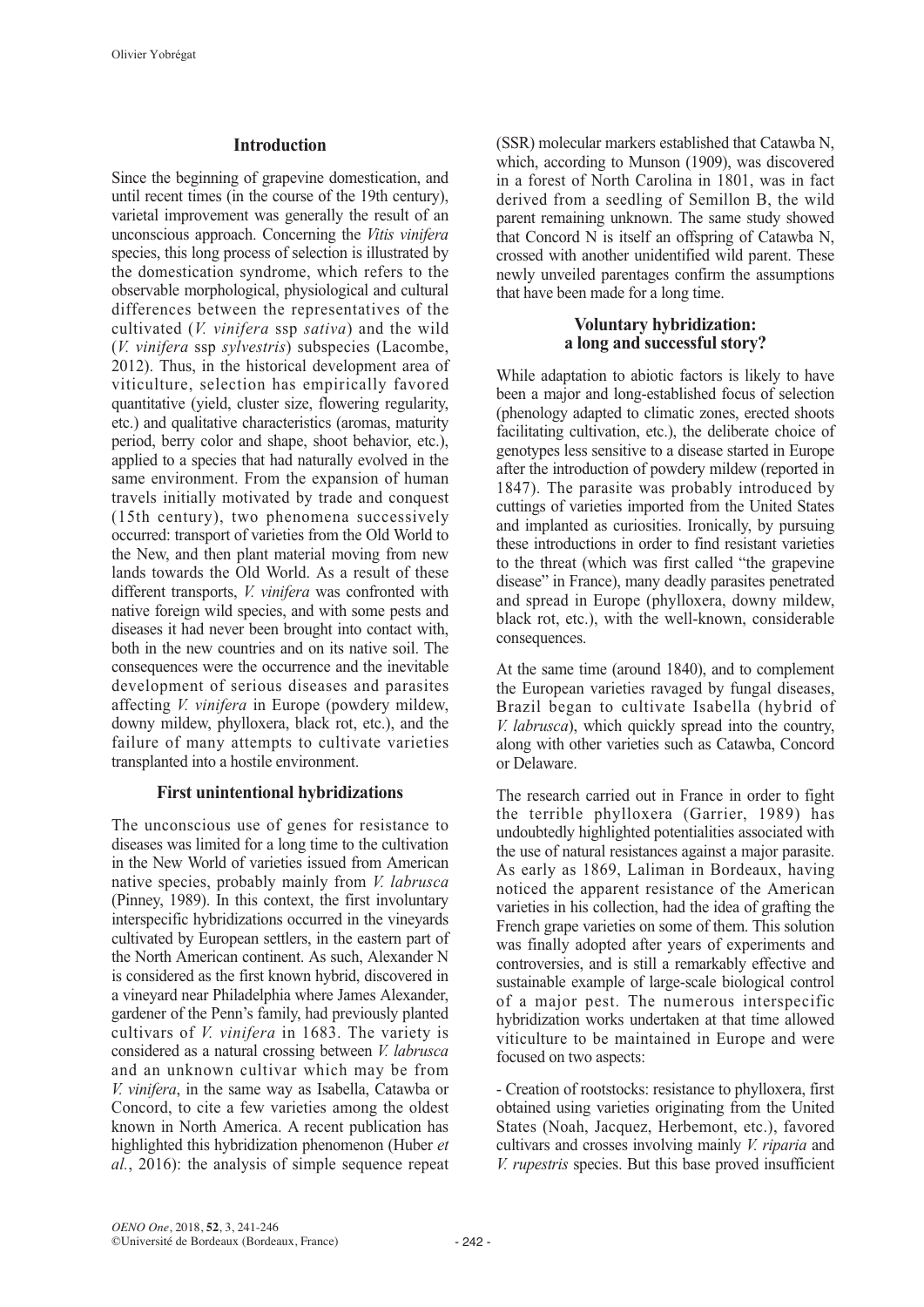to cover the French (and European) needs in a context of wide variability of pedoclimatic conditions. In particular, resistance to the soil limestone, present in own-rooted *V. vinifera*, necessitated the introduction into the crosses of *V. berlandieri*, also adapted to drought, and then of *V. vinifera*.

- Creation of hybrid producers, own-rooted or grafted. Initially intended to replace the cultivars of *V. vinifera* while maintaining its traditional mode of propagation (rooted cuttings), numerous hybrids of increasing complexity were created with the objective of resistance to foliar diseases (mainly downy and powdery mildew). But the French hybrids failed to combine these multiple resistances in the same variety while ensuring a regular and qualitative production. Of all these witnesses to this era of creative expansion, and of the thousands that came out of the field trials and nurseries, only 20 varieties are still registered in the French Catalogue. Today, they represent about 8 000 ha in the French vineyard, after peaking at more than 400 000 ha in 1958.

However, the beginnings of intentional hybridization took place in the United States, early in the 19th century. Prince (1830) wrote that he had practiced 10 000 seedlings (of which there is no trace afterwards), and named in his treatise 91 native American grapevine varieties, among which "Pond's seedling" may be the first cultivar to bear the name of its creator (William Pond). Other hybridizers carried out works that sometimes involved grape varieties of *V. vinifera* (Valk, in 1845, Allen, Munson, Jaeger, etc.). In France, Victor Ganzin was the first to follow this path from 1877, soon followed by Couderc, Seibel and many others.

Today, the legacy of these ancient hybrids is considerable. The use of rootstocks is a worldwide success, and brings much more than the single tolerance to phylloxera which motivated the first works. Many hybrids or their progeny are used in difficult areas in Eastern Europe or North America (USA and Canada) where their resistance to winter frost is appreciated. This is the case for Vidal 256 B, Frontenac N, or La Crescent B for example. In Brazil, table varieties such as Isis Rg, or varieties for the production of grape juice are issued from numerous hybridizations, involving multiple genitors and allowing production in an environment that is very favorable to fungal diseases. Some complex hybrids are commonly used in the breeding programs, where they bring the resistances inherited from many American and few Asian species (Riaz *et al.*, 2013).

### **The use of other genetic resources: the cases of** *Vitis amurensis* **and** *Muscadinia rotundifolia*

In order to take advantage of the resistance to severe frosts of this species (some cultivars can withstand temperatures close to -40°C), breeders have used *V. amurensis* for improvement, especially in Russia (Potapenko since 1936), China, Hungary, Ukraine, the former Yugoslavia, Germany, etc. Later, the genetic mechanisms of cold resistance have been confirmed (Xu *et al.*, 2014), and three loci of resistance to downy mildew have been discovered (*Rpv8*, Blasi *et al.*, 2011; *Rpv10*, Schwander *et al.*, 2012; and *Rpv12*, Venuti *et al.*, 2013). The species was also found to be resistant to *Agrobacterium tumefaciens* (crown gall), whose tumors can be a serious problem in cold winter areas (Szegedi and Kozma, 1984).

Several genotypes were subsequently used in different modern breeding programs (beginning in the 1970's), including pyramiding programs favored by France (INRA ResDur; Schneider *et al.*, 2014) or work carried out in Italy (University of Udine). We can cite mainly the varieties Bronner B, Solaris B or Kozma 20-3.

The high resistance of *M. rotundifolia* to numerous parasites justified several attempts to cross this species with *V. vinifera* since 1871 in the United States (Galet, 1988 for a review). The first ones were unsuccessful due to chromosomal differences between the *Vitis* (2n = 38) and *Muscadinia* subgenera ( $2n = 40$ ). However, in 1919, Detjen obtained viable but not very fertile hybrids by crossing Malaga seedling no. 1 with *M. rotundifolia*. One of these F1 varieties, coded NC6-15, was used in 1974 in France by Alain Bouquet, who carried out six series of consecutive backcrosses with different varieties of *V. vinifera*, which resulted in numerous genotypes put into experimentation from 2006.

Some of these cultivars were used as genitors for subsequent INRA programs (ResDur) aimed at pyramiding resistance to the two main fungal diseases in France. To date, three series of crossings made it possible to obtain varieties possessing two loci of resistance to both powdery and downy mildew ("ResDur 1 and 2"), and three loci for each of the "ResDur 3" series. The French strategy is to ensure the sustainability of resistances by creating a varietal assortment combining several major and combined sources of resistance to these two parasites.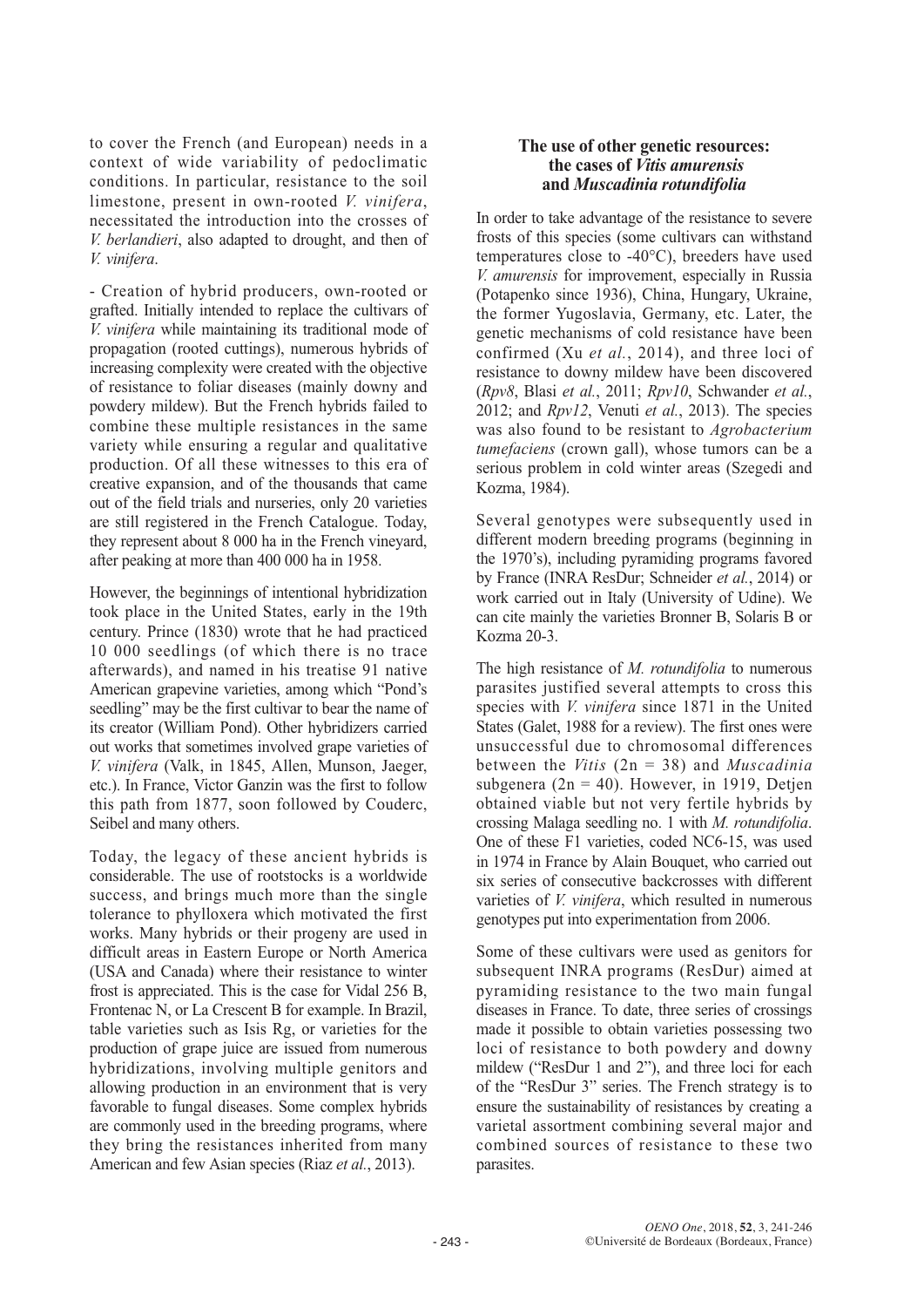In addition, the resistance of *M. rotundifolia* to soilborne nematodes was studied in France (INRA; Bouquet and Danglot, 1983) and in the United States (Davidis and Olmo, 1964), which resulted in the registration of the rootstock Nemadex Alain Bouquet in France (Ollat *et al.*, 2011) and 039-16 in the United States (Walker *et al.*, 1991). Work in this direction is still ongoing. For example, in France, the "Remunex" project aims to evaluate the resistance to transmission of fanleaf in a progeny of *M. rotundifolia* × *V. vinifera* (Esmenjaud, personal communication).

### **Resistances to other diseases and pests**

The study of the mechanisms of resistance to downy and powdery mildew led to the discovery of numerous loci with varying levels of efficacy (*Vitis* international variety catalogue (VIVC) website for a review; http://www.vivc.de/). Until recently, however, such mechanisms were unknown for other fungal diseases, with less economic impact on viticulture.

The presence of several quantitative trait loci (QTLs) of resistance to downy and powdery mildew in the genome of a variety does not provide cross-resistance with other fungal parasites, which can reveal themselves very harmful when not controlled by treatments against major diseases. In European vineyards, black rot (*Guignardia bidwellii*) is probably the most problematic of these fungi. Therefore, the discovery of two loci carrying resistance to black rot in the Börner rootstock (*V. riparia*  $\times$  *V. cinerea*; Rex *et al.*, 2014) opened the way for a use in future breeding programs. The interest of this approach has recently been confirmed by a screening of many kinds of genotypes, which determined the presence of high-level resistance in several interspecific hybrids and in a seedling from the species *M. rotundifolia* (Hausmann *et al.*, 2016).

In the future, it is likely that other fungal diseases considered today as secondary problems (rotbrenner, anthracnose, phomopsis, etc.) make a remarkable comeback in vines planted for their resistance to the main diseases and cultivated without fungicide spraying. With the durability of the mechanisms of resistance, their observation is one of the tasks assigned to the future French resistance observation network ("Oscar") that will support the spread of these varieties, and will try to anticipate the situations considered to be at risk.

# **The tricky problem of trunk diseases**

Many studies have highlighted the importance of the varietal factor in the development of these different decays (ex. Grosman and Doublet, 2012). In particular, the French variety Savagnin B, its mutants, and most of its numerous offspring whose behavior is known, appear among the most problematic cultivars, which suggests the existence of hereditary factor(s). In order to study the segregation of susceptibility to trunk diseases, a population of seedlings from selffecundation of Savagnin B was generated in France (Le Cunff, personal communication). The evaluation of these genotypes, based on the indirect measure of fungi aggressiveness in the wood, is still being acquired. But such studies will certainly be long, concerning diseases with slow progression and few validated model tests.

### **Resistance to Pierce's disease (bacteria Xylella fastidiosa)**

Following the work carried out at the University of Davis (California), the discovery of a locus for resistance to Pierce's disease in *V. arizonica* (named *PdR1* and associated with genetic markers; Krivanek *et al.*, 2006), made it possible to obtain by breeding and molecular marker-assisted selection a certain number of tolerant genotypes, of which 5 to 10 could be soon available for the grape growers. However, the question arises about the durability of such a resistance conferred by a single gene. Another question concerns the introduction to the vineyard of plants able to carry the bacteria without expressing any symptoms. Such reservoirs of the pathogen could represent a significant danger to other vines, and contribute to the worsening of the epidemic in case of efficient propagation by the vectors. This is exactly the same problem with the flavescence doree disease in France, with a new research program trying to explore susceptibility differences between cultivars (Malembic *et al.*, 2018).

## **Conclusion: future prospects**

As pointed out, many varietal programs are focused on resistance to aggressors. This priority approach corresponds to society's expectations (limitation of phytosanitary inputs), as well as to obvious economic realities. However, the new varieties will have even greater potential (and long-term prospects for the future) if they combine (durable) resistance with major pests, adaptations to climatic constraints, production corresponding to qualitative and quantitative objectives and factors of competitiveness (easy cultivation, longevity of the vineyards, etc.). For example, researches for grapevines and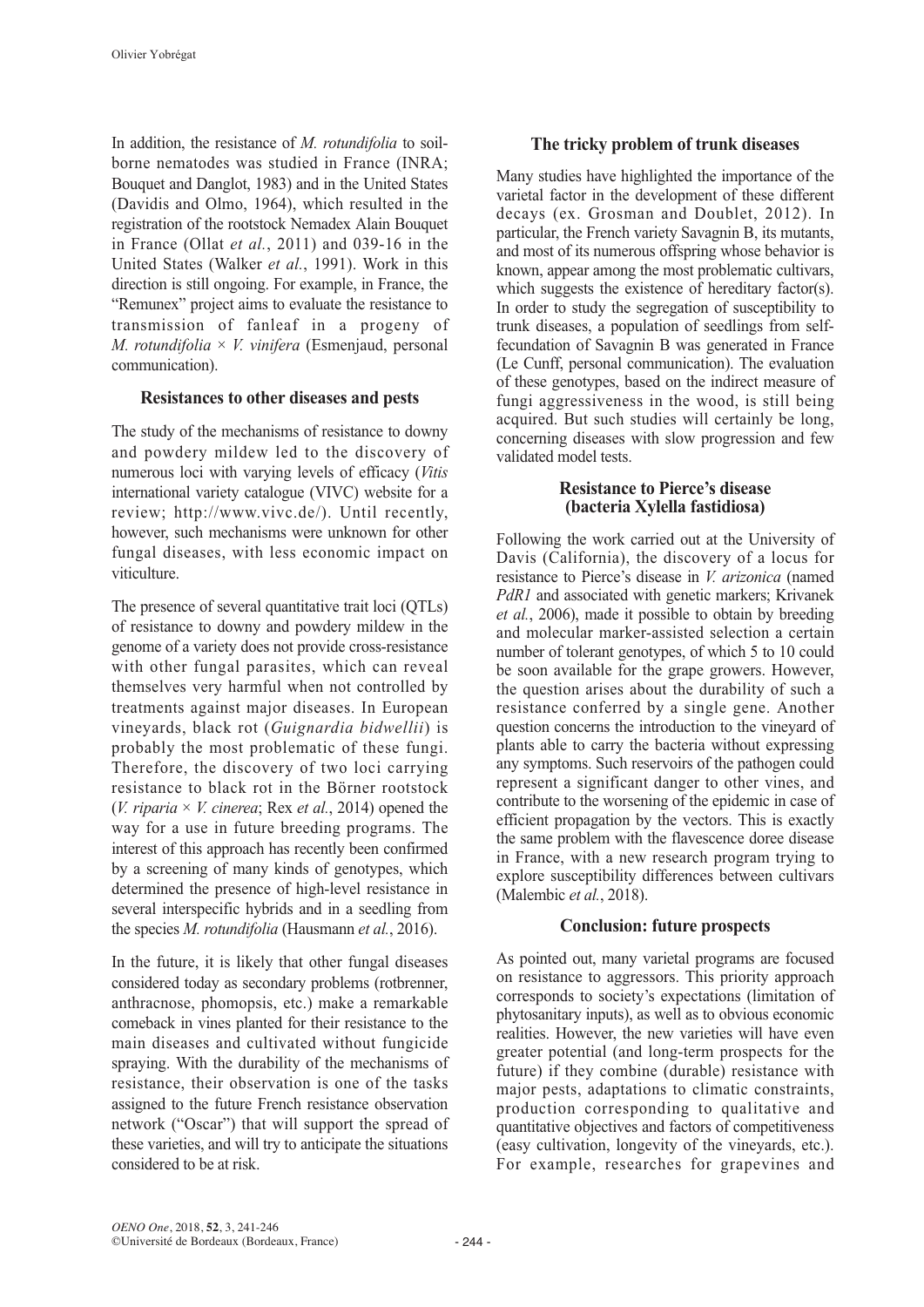rootstocks on the genetic determinism of drought tolerance (eg. Marguerit *et al.*, 2014) are promising. However, the ideotypes to reach are complex, and combine many disjointed characteristics; future varietal creations will have to propose acceptable compromises between the different priorities. The extremely quick development of knowledge related to the genome and its regulation should make it possible in a near future to offer researchers and breeders more and more efficient tools to achieve these multiple objectives.

#### **References**

- Blasi P., Blanc S., Wiedemann-Merdinoglu S., Prado E., Rühl E.H., Mestre P. and Merdinoglu D., 2011. Construction of a reference linkage map of *Vitis amurensis* and genetic mapping of *Rpv8*, a locus conferring resistance to grapevine downy mildew. *Theoretical and Applied Genetics* 123, 43-53. doi:10.1007/s00122-011-1565-0
- Bouquet A. and Danglot Y., 1983. Recherche de portegreffes de vigne résistant à la transmission du virus du court-noué (GFV) par le nématode *Xiphinema index* Thorne & Allen. I - Application de la méthode ELISA à la réalisation d'un test rapide de sélection. *Agronomie* 3, 957-963. https://hal.archivesouvertes.fr/hal-00884465
- Davidis U.X. and Olmo H.P., 1964. The Vitis vinifera  $\times$  V. *rotundifolia* hybrids as phylloxera resistant rootstocks. *Vitis* 4, 129-143.
- Galet P., 1988. *Cépages et vignobles de France, Tome 1 : les vignes américaines*. 2è édition, Dehan, Montpellier.
- Garrier G., 1989. *Le phylloxéra, une guerre de trente ans, 1870-1900*. Albin Michel, Paris.
- Grosman J. and Doublet B., 2012. Maladies du bois de la vigne. Synthèse des dispositifs d'observation au vignoble, de l'observatoire 2003-2008 au réseau d'épidémio-surveillance actuel. *Phytoma – La Défense des Végétaux* 651, 31-35.
- Hausmann L., Rex F., Ollat N., Kozma P., Eibach R. and Töpfer R., 2016. Developing tools and resources for breeding grapevines resistant to black rot or phylloxera. *Innovine Symposium*, Toulouse, https://www.vignevin-sudouest.com/actes-innovineweb.pdf
- Huber F., Röckel F., Schwander F., Maul E., Eibach R., Cousins P. and Töpfer R., 2016. A view into American grapevine history: *Vitis vinifera* cv. 'Sémillon' is an ancestor of 'Catawba' and 'Concord'. *Vitis* 55, 53-56. doi:10.5073/vitis. 2016.55.53-56
- Krivanek A.F., Riaz S. and Walker M.A., 2006. Identification and molecular mapping of *PdR1*, a primary resistance gene to Pierce's disease in *Vitis*.

*Theoretical and Applied Genetics* 112, 1125-1131. doi:10.1007/s00122-006-0214-5

- Lacombe T., 2012. Contribution à l'étude de l'histoire évolutive de la vigne cultivée (*Vitis vinifera* L.) par l'analyse de la diversité génétique neutre et de gènes d'intérêt. *Thèse de doctorat*, Montpellier SupAgro - Centre International d'Etudes Supérieures en Sciences Agronomiques.
- Malembic S. (BFP), SVQV, SAVE and LISIS, 2018. *Projet co-act, Plan national dépérissement du vignoble*. https://www.plan-deperissementvigne.fr/travaux-de-recherche/programmes-derecherche/co-act
- Marguerit E., Coupel Ledru A., Barrieu F., Bert P.-F., Doligez A., Lebon E., This P., Simonneau T. and Ollat N., 2014. Architecture génétique de réponses au déficit hydrique chez la Vigne. *Innovations Agronomiques* 38, 49-65.
- Munson T.V., 1909. *Foundations of American grape culture*. Orange Judd, New York.
- Ollat N., Claverie M., Esmenjaud D., Demangeat G., Jacquet O., Lemaire O., Van Helden M., Bloy P. and Audeguin L., 2011. Un porte-greffe pour lutter contre le court-noué : le Nemadex Alain Bouquet, du nom de son créateur, retarde la contamination des vignes. *Phytoma – La Défense des Végétaux* 649, 29- 33.
- Pinney T., 1989. *A history of wine in America. From the beginnings to prohibition*. Berkeley, University of California press.
- Prince W.R., 1830. *A treatise on the vine; embracing its history from the earliest ages to the present day, with descriptions of above two hundred foreign and eighty American varieties; together with a complete dissertation on the establishment, culture, and management*. T. & J. Swords, New York.
- Rex F., Fechter I., Hausmann L. and Töpfer R., 2014. QTL mapping of black rot (*Guignardia bidwellii*) resistance in the grapevine rootstock 'Börner' (*V. riparia* Gm183 × *V. cinerea* Arnold). *Theoretical and Applied Genetics* 127, 1667-1677. doi:10.1007/s00122-014-2329-4
- Riaz S., Boursiquot J.-M., Dangl G., Lacombe T., Laucou V., Tenscher A.C. and Walker A., 2013. Identification of mildew resistance in wild and cultivated Central Asian grape germplasm. BMC *Plant Biology* 13, 149. doi:10.1186/1471-2229-13- 149
- Schneider C., Prado E., Onimus C., Ley L., Forget D., Barbeau G., Audeguin L. and Merdinoglu D., 2014. *ResDur, le programme Inra de création de variétés de vignes de cuve résistantes aux maladies cryptogamiques et de bonne qualité œnologique*. *Union Girondine des Vins de Bordeaux*, Nov. 2014. http://www.vinopole.com/uploads/tx\_vinoexperimen tation/Varietes\_resistantes\_ResDur.pdf